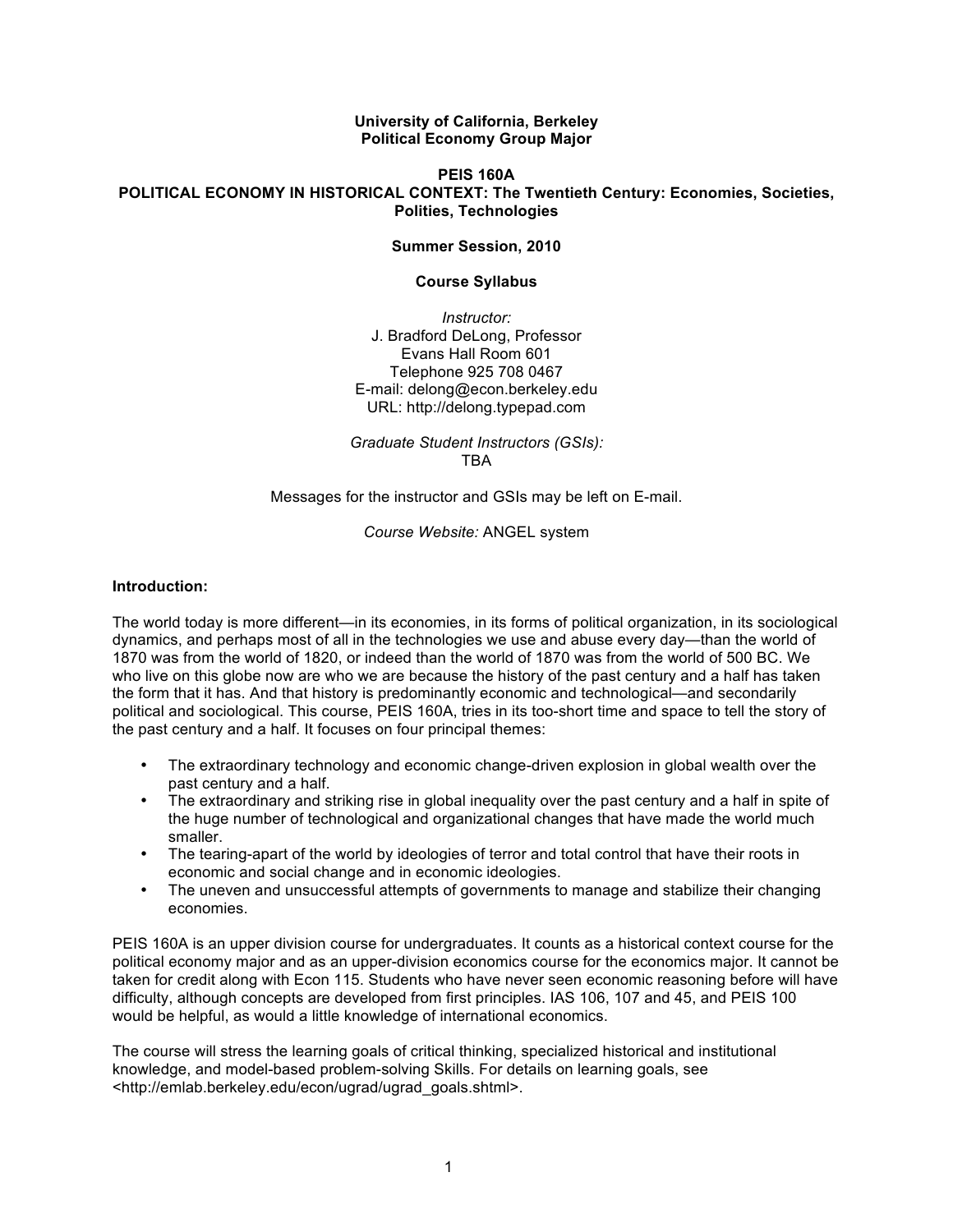This is economics. That means that lots of information that comes to us comes in quantitative, countable form. The tools of arithmetic and algebra are very powerful ways of analyzing such information, and we think that you learn a lot more if you use them. Hence we are planning five problem sets. This is also history. That means that lots of information comes to us in narrative and literary form as stories of actions and their consequences. This means that there will be a lot of reading in this course as well—and enough writing to exercise your prose-writing muscles.

This is the University of California at Berkeley, the finest public university in the world and, according to some, the finest university in the world. That has implications for the workload of this course. You are all upper-middle class or upper class for America today in your future options and your expections if not if not in the size of your parents' houses and incomes. You are in your options and expectations much richer than the average taxpayer of California. Yet, even at today's reduced state funding levels, the taxpayers of California are spending \$10,000 a year subsidizing your education. Why are they doing this? Because they believe that if your brains get crammed full of knowledge and skills then many of you will do great things—things that will redound to the benefit of the state, the country, and the world. Therefore it is our business to cram your brains full of knowledge and skills, which means that the workload for this class will be heavy. It is then your business to go out and try to do great things--and if those great things happen to involve a lot of money, remember the investment that the poorer-than-you taxpayers of California made in your education, and pass some of the resources you will earn on to your successors here at Berkeley.

### **Course credits:**

Four (4) semester hours.

# **Prerequisites/Placement:**

Econ 1 or equivalent.

### **Required and Recommended Readings:**

Students should purchase three books for the course:

- Eric Hobsbawm, *The Age of Extremes* (Vintage, 1996).
- Barry Eichengreen, *Globalizing Capital* (Princeton University Press, 2008).
- Jeffry Frieden, *Global Capitalism* (Norton, 2006).

Other readings are available online.

### **Familiarity with Software:**

Students will be required to use:

- Microsoft Word.
- Microsoft Powerpoint.
- Microsoft Excel

or equivalent.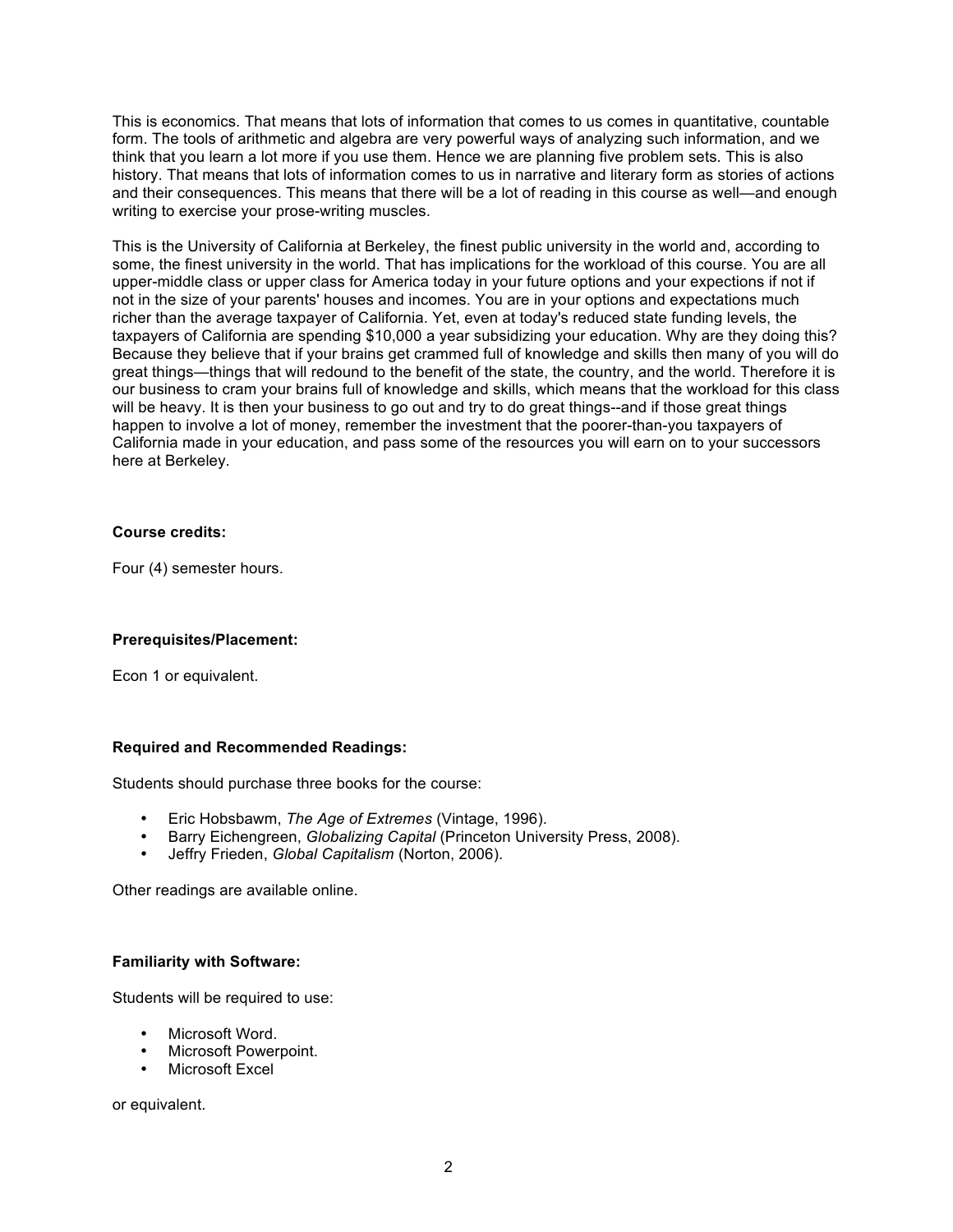#### **Midterm and Final Examinations:**

There will be four biweekly assessments and a final. For Summer 2010, the final exam is scheduled for *a time and place to be determined by UCB Summer Sessions*. Students whose University or personal obligations may conflict with a scheduled exam should consult with the instructor in advance. In particular, students should plan their end-of-session travel schedules to permit them to take the final exam at the scheduled time. The final exam will not be rescheduled. If you have a personal emergency that prevents you from taking an exam at the scheduled time, leave a telephone or E-mail message with the instructor, take care of whatever the problem is, and then consult with the instructor as soon as possible afterwards. Examinations are computer scored. Requests for hand-rescoring of any examination must be received within *one* (1) week of the posting of scores for that exam to the course website.

#### **Discussion Postings:**

Because of the online format of this course, there are no discussion sections as such. However, the instructor and GSIs will be available in weekly chatrooms to respond to student comments and queries.

However, students are required to participate in the "threaded discussions" conducted via the course website. Discussion questions will be posted to the Discussion page on the course website. By 11:59 PM on Thursday of each week, students are required to post a response to at least one of the discussion questions; by 11:59 PM on the immediately following Sunday, students are required to respond to at least one of another student's responses. The posting and response should present your reflection, opinion, or perspective on the discussion topic chosen.

The Instructor and the GSIs may enter into the discussion, but in general the purpose of this requirement is to engage students in peer-to-peer discussions.

The postings, and responses, will be graded in terms of thoughtfulness, citation of scientific evidence, grammar, and spelling (and civility, in the case of responses to other students' postings). No readings beyond the textbook will be necessary for completion of these assignments. Students may respond to each others postings and responses as they wish; but no more than one posting, and one response, is required, and no extra credit will be given for additional postings or responses.

The course website includes a Forum which will be used for a wide variety of communications among students, GSIs, and the instructor. From time to time I will post announcements (e.g., about exams) concerning the course; I may also post corrections and supplements to my lectures. Students may also post comments and questions concerning the readings, lectures, and other items relevant to psychology; note that these messages will be distributed to the entire class. Responses from the instructor or the GSIs also will be posted to the entire list, so that everyone may benefit from the exchange (so don't post anything of a personal or confidential nature!). Please do not send questions on course content to the instructor's private Email address; post them to the course website instead – so that everyone can benefit from the exchange. If you have a communication of a personal nature, such as a family emergency, you should send private Email to the instructor and your GSI.

### **Assignments:**

Five problem sets and three 600-word essays.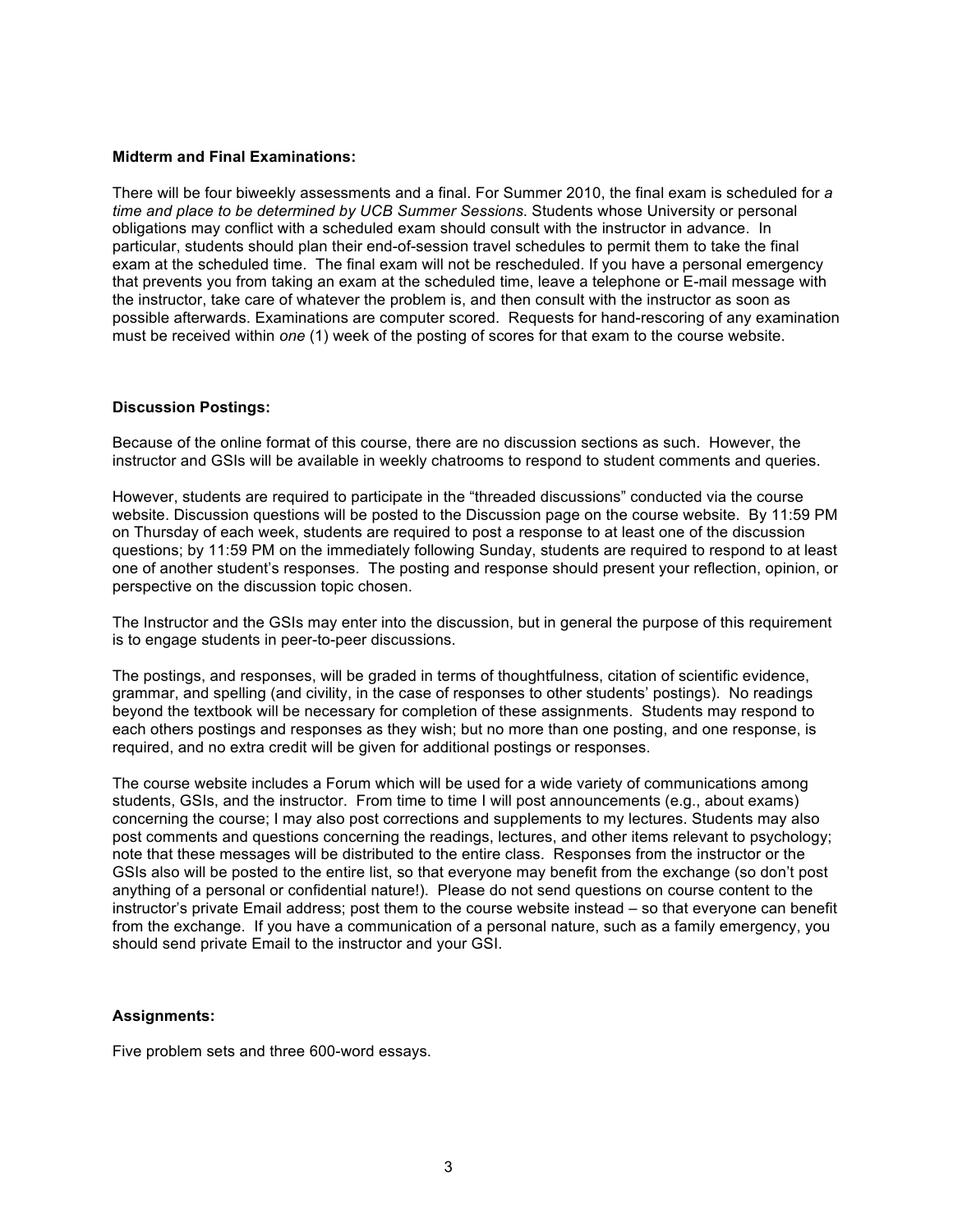# **Grading Policy:**

Final grades will be calculated on the basis of 200 points distributed according to the following rules:

- four (4) biweekly assessments, 20 points each
- final examination, 80 points
- eight (8) online discussions, 5 points each.
- eight (8) online assignments, 5 points each.

## **Schedule:**

## MODULE 1: INTRODUCTION: THE SHAPE OF THE LONG TWENTIETH CENTURY

Readings:

- J. Bradford DeLong, "The Shape of the Long Twentieth Century"
- Partha Dusgupta, "Prologue," chapter 1 in *Economics: A Very Short Introduction* (Oxford, 2007), pp. 1-13 http://tinyurl.com/dl20090823a
- Eric Hobsbawm, *The Age of Extremes*, pp. 1-17 ("The Century: A Bird's Eye View")
- Barry Eichengreen, *Globalizing Capital* (Princeton University Press, 2008), chapter 1.
- Jeffry Frieden, *Global Capitalism*, "Prologue."

### Discussions:

- Why are you taking this course—the substance of it, that is: why are you taking a course in the economic (and political, societal, and technological) history of the twentieth century?
- Why are you taking *this* course—that is, an online course?
- Why are you taking *this* course—that is, a summer school course?

### Assignments:

• First problem set: accounting for economic growth, 8000 BC to 2000.

### Assessments:

• What do you know? History, arithmetic, economics.

### MODULE 2: THE ECONOMIC CONSEQUENCES OF THE INVENTION OF INVENTION: THE WORLD 1870-1900

### Readings:

- J. Bradford DeLong, "The World in 1870"
- Jeffry Frieden, *Global Capitalism*, chapter 3.
- Richard Sylla and Gianni Toniolo, "Introduction," in Richard Sylla and Gianni Toniolo (eds.), *Patterns of European Industrialization During the 19th Century* (Routledge, 1991), pp. 1-26.
- Jared Diamond (1987), "The Invention of Agriculture: The Worst Mistake in the History of the Human Race," *Discover* <http://www.scribd.com/doc/2100251/Jared-Diamond-The-Worst-Mistake-in-the-History-of-the-Human-Race>
- John Maynard Keynes (1920). *The Economic Consequences of the Peace*, chapter 2 <http://www.gutenberg.org/ebooks/15776>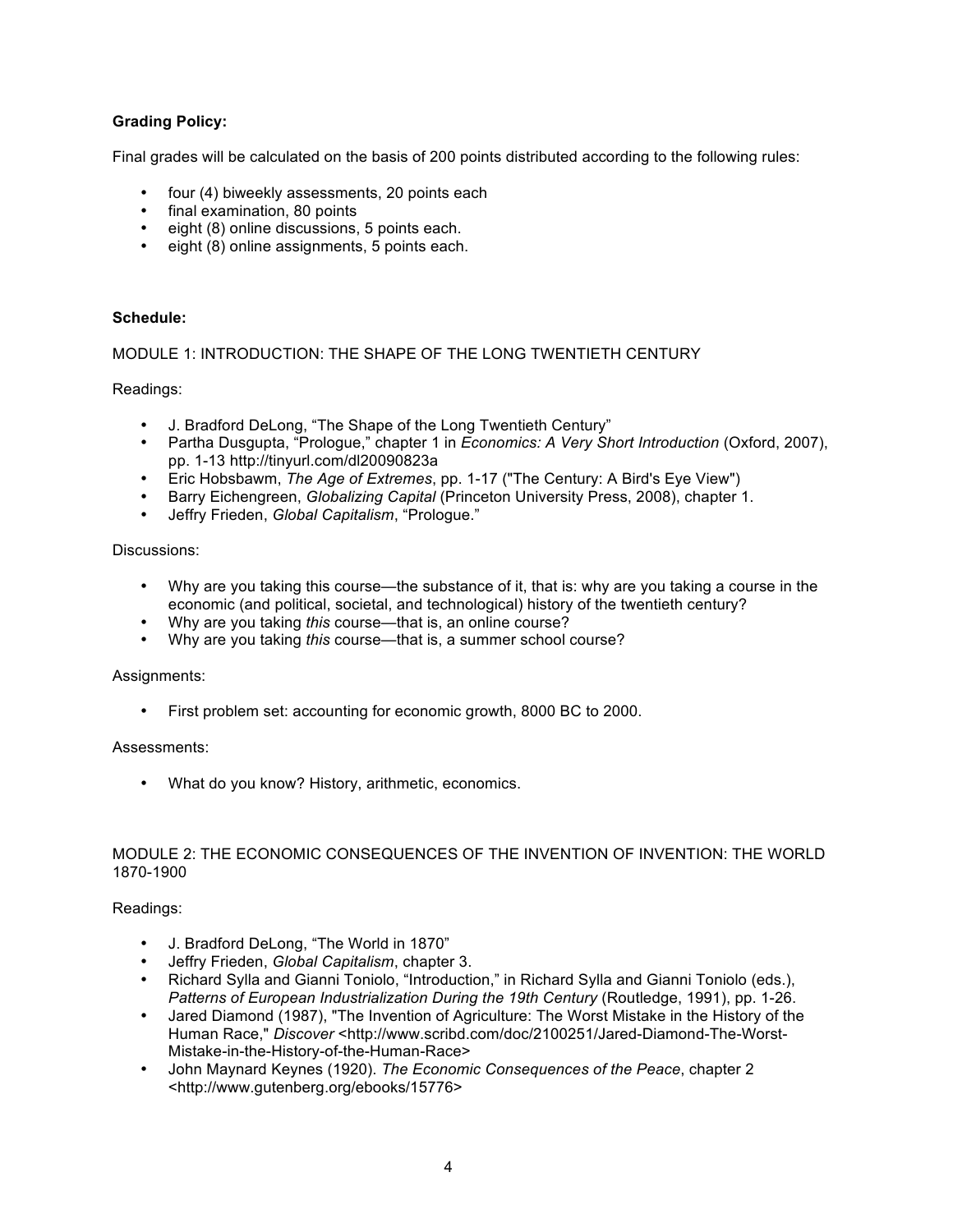## Discussions:

- Is Jared Diamond serious in his claim that the "invention of agriculture was the worst mistake in the history of the human race"? Is he right?
- Suppose that you were cast back in time 250 years by the WABAC machine to the court of Aurangzeb in Delhi or of Kangxi in Beijing. What advice would you give them and their court as to how they should change their course of action?
- Should people in 1870 have been surprised at John Stuart Mill's declaration that it "It is questionable if all the mechanical inventions yet made have lightened the day's toil of any human being"? Or should they have accepted that as something expected?

## Assignments:

• First short essay: where were your ancestors in 1870, and what were they doing then?

# MODULE 3: THE FIRST GLOBAL ECONOMY, 1870-1914

## Readings:

- J. Bradford DeLong, "The First Global Economy and Its Successes"
- Jeffry Frieden, *Global Capitalism*, chapters 1, 2, 4, and 5.
- Barry Eichengreen, *Globalizing Capital* (Princeton University Press, 2008), chapter 2.
- Michael Bordo (2002), "Globalization in Historical Perspective," *Business Economics* (January) http:/people.ucsc.edu/~hutch/Econ143/bordo.pdf
- W. Arthur Lewis. *The Evolution of the International Economic Order* http://delong.typepad.com/slouching/2009/09/econ-115-readings-lewis-evolution-of-theinternational-economic-order.html

### Discussions:

- From your readings, how does the globalization process of 1870-1914 strike you as different from the process you see around you today? How does it strike you as similar?
- The readings trace lots of links between trade on the one hand and empire on the other: which of these links they trace struck you as the most important and the most convincing?

### Assignments:

• Second problem assignment: gains from international trade in the first era of globalization, 1870- 1914

### Assessments:

• What have you learned? The structure and functioning of the first global economy.

### MODULE 4: THE NORTH ATLANTIC (AND EAST ASIAN) CATASTROPHE: 1914-1945 (OR 1953?)

### Readings:

- J. Bradford DeLong, "Totalitarianism's Challenge"
- J. Bradford DeLong, "Understanding the Great Depression"
- Eric Hobsbawm, *The Age of Extremes*, chapters 1-4.
- Jeffry Frieden, *Global Capitalism*, chapters 6 and 8-10.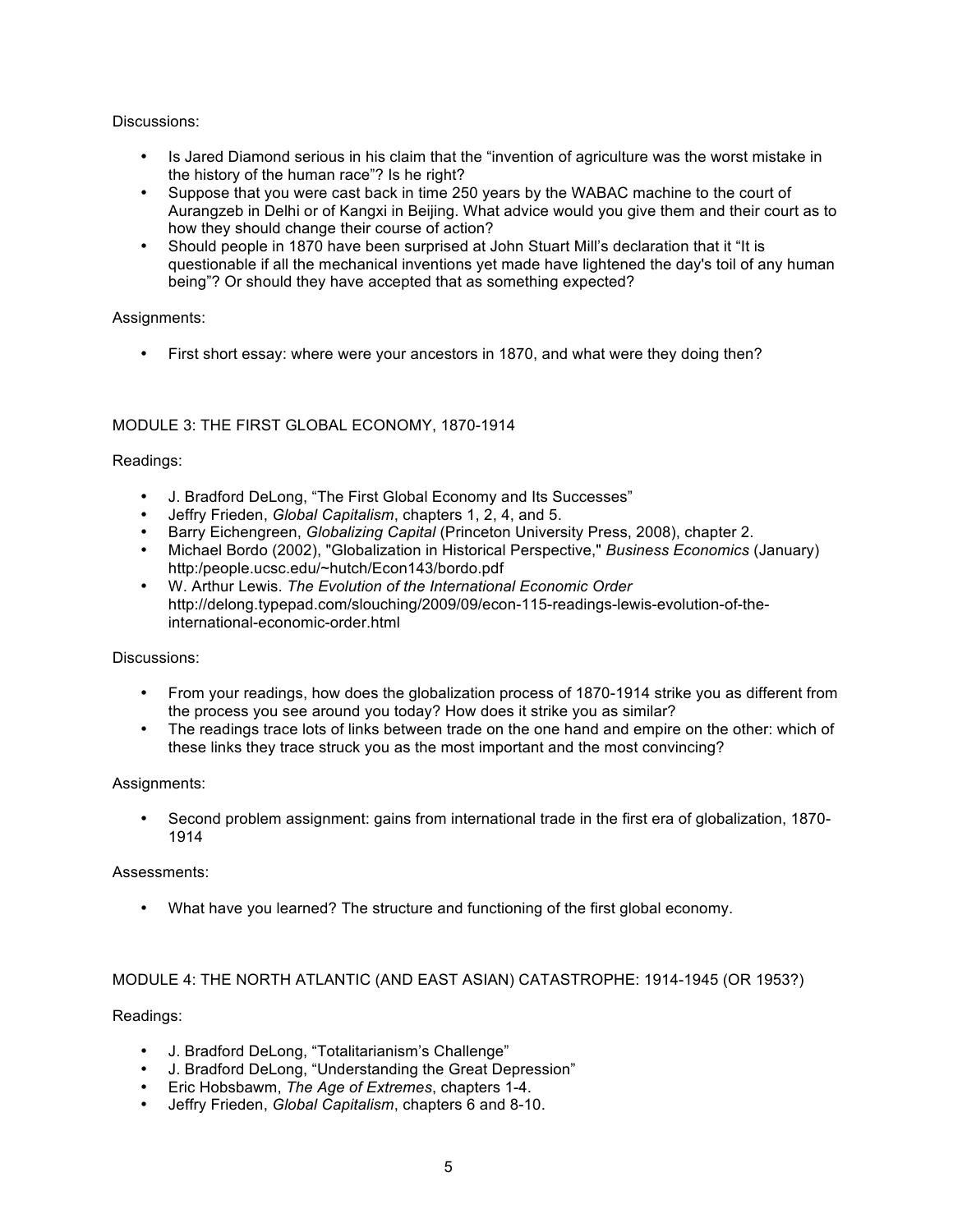- Barry Eichengreen, *Globalizing Capital*, chapter 3.
- Peter Fearon, "Hoover, Roosevelt and American Economic Policy During the 1930s," in W.R. Garside, *Capitalism in Crisis: International Responses to the Great Depression* (Pinter, 1993), pp. 114-147.

Discussions:

- In your view, could the North Atlantic world have avoided a conflict as devastating as World War I? Or was it or some such catastrophe very like it in the cards?
- In your view, could the North Atlantic world have avoided a downturn as devastating as the Gret Depression? Or was it or some such catastrophe very like it in the cards?
- In your view, could China have avoided its forty year civil war? Or was it or some such catastrophe very like it in the cards?

# Assignments:

• Third problem assignment: what might have stopped the Great Depression?

# MODULE 5: TRYING TO CATCH UP WITH THE NORTH ATLANTIC, 1914-1980

## Readings:

- J. Bradford DeLong, "Development and Its Discontents"
- Eric Hobsbawm, *The Age of Extremes*, chapters 7, 12-16.
- Jeffry Frieden, *Global Capitalism*, chapters 13-14 and 19.
- Richard Ericson (1991), "The Classical Soviet-Type Economy: Nature of the System and Implications for Reform," *Journal of Economic Perspectives* 5:4 (Autumn), pp. 11-27.
- Lant Pritchett (1997), "Divergence, Big Time," *Journal of Economic Perspectives* (Summer), pp.3- 17
- Dani Rodrik (1995), "Getting Interventions Right: How South Korea and Taiwan Grew Rich," *Economic Policy* 20, pp. 55-107.

### Discussions:

- The world grew smaller but also much more unequal between 1910 and 1980. Why?
- South Korea and Taiwan grew rich between 1950 and 1990. Few other countries paced them or followed them. Why?

### Assignments:

• Second short essay: how did totalitarianism brush your grandparents (or how did they escape)?

### Assessments:

• What have you learned? Dilemmas of economic development, 1914-1980.

# MODULE 6: THE HEYDAY AND EXHAUSTION OF NORTH ATLANTIC SOCIAL DEMOCRACY, 1945- 1980

# Readings:

• J. Bradford DeLong, "The Rise and Fall of North Atlantic Social Democracy"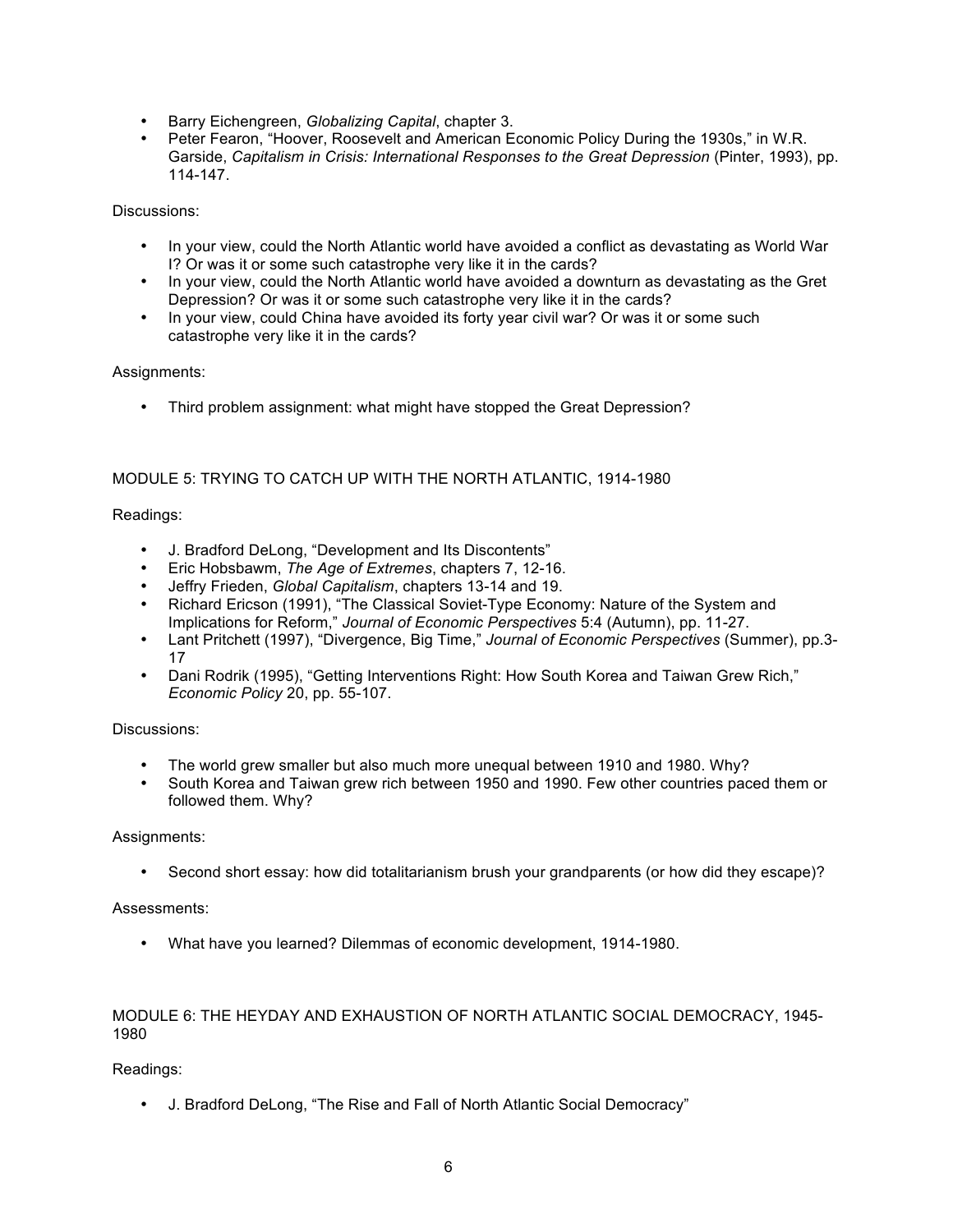- Jeffry Frieden, *Global Capitalism*, chapters 7, 11, 12, 15 and 16.
- Eric Hobsbawm, *The Age of Extremes*, chapter 1 (again) and chapters 8 and 9.
- Barry Eichengreen, *Globalizing Capital*, chapters 4 and 5.
- Peter Howlett, "The Legacy of the Second World War," in Max-Stephan Schulze (ed.), *Western Europe: Economic and Social Change Since 1945* (Longman, 1999), chapter 1, pp. 5-22.
- N.F.R Crafts, "The Great Boom, 1950-73," in Max-Stephan Schulze (ed.), Western Europe: Economic and Social Change since 1945, chapter 4, pp. 42-62.

### Discussions:

- Why, in your view, did western Europe after World War II do so much better than western Europe after World War I?
- Why, in your view, couldn't the North Atlantic maintain full employment and low inflation in the 1970s?

## Assignments:

• Fourth problem assignment: stabilizing the macroeconomy.

# MODULE 7: NEOLIBERALISM AND ITS DISCONTENTS

## Readings:

- J. Bradford Delong, "Neoliberalism and Its Discontents"
- Eric Hobsbawm, *The Age of Extremes*, chapter 16 (again) and 19.
- Jeffrey Frieden, *Global Capitalism*. New York: W.W. Norton, 2006 chapters 18 and 20.
- Barry Eichengreen, *Globalizing Capital*, chapters 6 and 7.
- Paul Collier and Jan Willem Gunning (1999), "Why Has Africa Grown Slowly?" *Journal of Economic Perspectives*, pp. 3-22.
- John H. Coatsworth (2005), "Structures, Endowments, and Institutions in the Economic History of Latin America," *Latin American Research Review* 40, pp. 126-144.
- Johannes Linn, "Ten Years of Transition in Central Europe and the Former Soviet Union: The Good News and the Not-So-Good News," in Mario Blejer and Marko Skreb (eds.), *Transition: The First Decade* (MIT Press, 2002), pp. 15-44.
- Gregory C. Chow (1993), "How and Why China Succeeded in Her Economic Reform," *China Economic Review* (1993), pp. 117-128. http://ideas.repec.org/a/eee/chieco/v4y1993i2p117- 128.html
- Dani Rodrik and Arvind Subraminian (2004), "From Hindu Growth to Productivity Surge: The Mystery of the Indian Growth Transition," NBER Working Paper no. 10376 (March) http://papers.nber.org/papers/w10376.pdf.
- Olivier Blanchard (2004), "The Economic Future of Europe," *Journal of Economic Perspectives*, pp. 3-26.

### Discussions:

• What promises did the neoliberals make about what would follow if countries shrank the reach of their states? To what extent were these promises fulfilled?

### Assignments:

• Third short essay: take a political stand: neoliberalism vs. social democracy vs. some third way of your own design or choosing

Assessments: